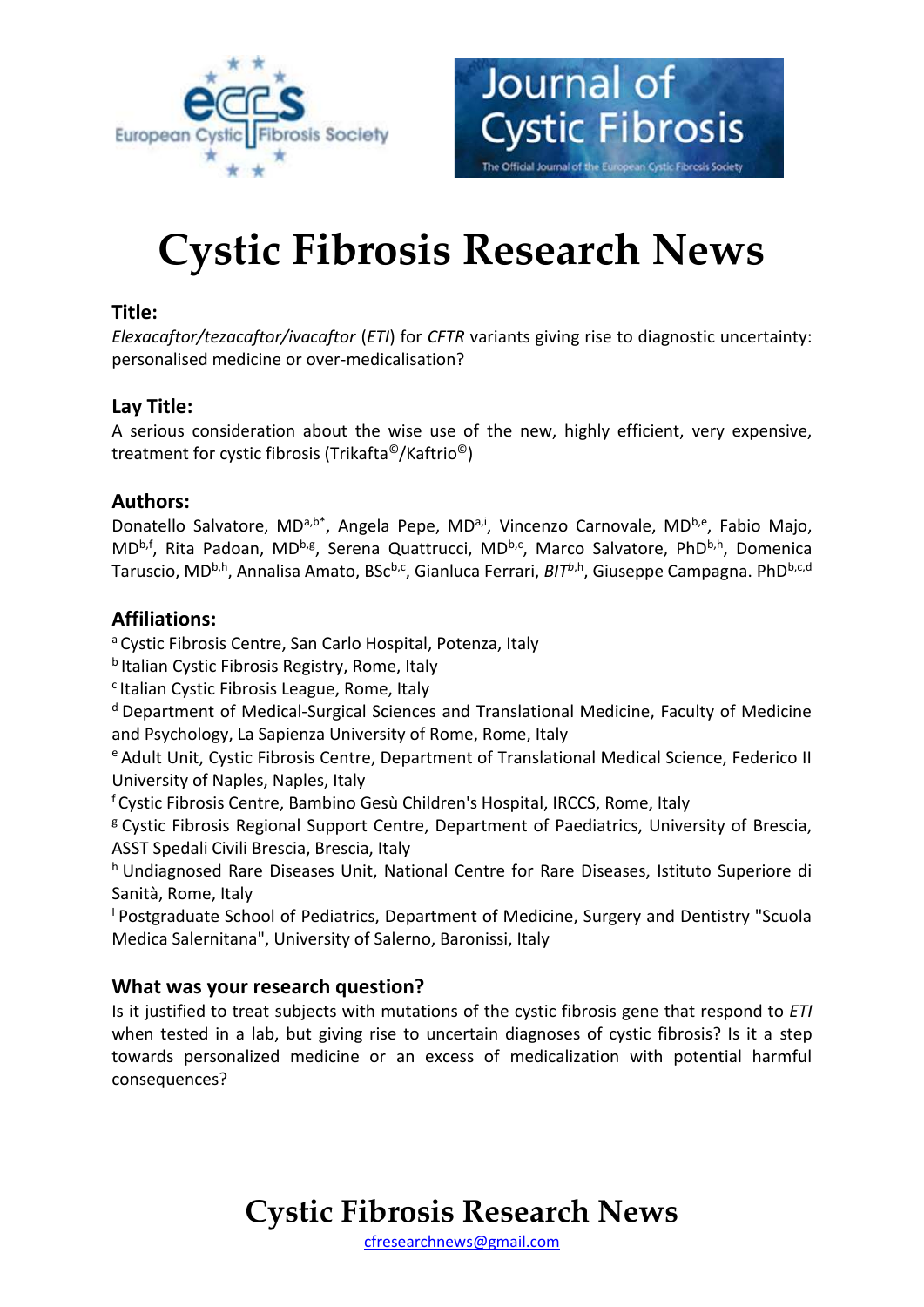

# **Cystic Fibrosis Research News**

Journal of

**Cystic Fibrosis** 

The Official Journal of the European Cystic Fibrosis Society

### **Why is this important?**

We question the relevance of use of costly treatments (i.e. the new drug Trikafta©/Kaftrio©*)* on the sole basis of efficacy evaluated in lab on 178 mutations of the cystic fibrosis gene, as actually approved for subjects with cystic fibrosis 6 years and older by the US Food and Drug Administration. We hypothesize that several of the 178 approved mutations are not able to cause cystic fibrosis with certainty.

The annual retail cost of Trikafta<sup>©</sup>/Kaftrio<sup>©</sup> exceeds \$300,000 per patient, which is much more expensive than the cost of other chronic treatments for cystic fibrosis.

### **What did you do?**

We examined the 178 mutations using three different mutation databases with the aim of classifying the mutations as:

- Causing cystic fibrosis (pathogenic),
- Mutations of varying clinical consequence,
- Mutations uncertainly interpreted as being pathogenic,
- Mutations of unknown significance,
- Non-causing cystic fibrosis

Subsequently, in order to assess a real-world frequency of the three categories that may give rise to diagnostic uncertainty (mutations uncertainly interpreted as being pathogenic, mutations of unknown significance, and non-causing cystic fibrosis mutations), we queried the Italian Registry of subjects with cystic fibrosis.

#### **What did you find?**

Examining the 178 approved mutations, we found that only about half were considered causing cystic fibrosis, one third resulted in an uncertain diagnosis of cystic fibrosis, and the remaining (near 20%) could or could not be associated to signs and symptoms of cystic fibrosis.

Querying the Italian Registry, we found 113 subjects (about 2% of the total), whose cystic fibrosis is dubious. In fact, their mutations are included in the three categories that may give rise to diagnostic uncertainty. Nevertheless, these subjects could theoretically be treated with Trikafta©/Kaftrio©*,* according to the criteria of the Food and Drug Administration.

#### **What does this mean and reasons for caution?**

We wonder whether lab data alone are sufficient to justify the use of a very expensive treatment, especially in the case of patients with a dubious diagnosis of cystic fibrosis. On the other side there is a need to test the potential efficacy of new drugs for the treatment of

## **Cystic Fibrosis Research News**

[cfresearchnews@gmail.com](mailto:cfresearchnews@gmail.com)